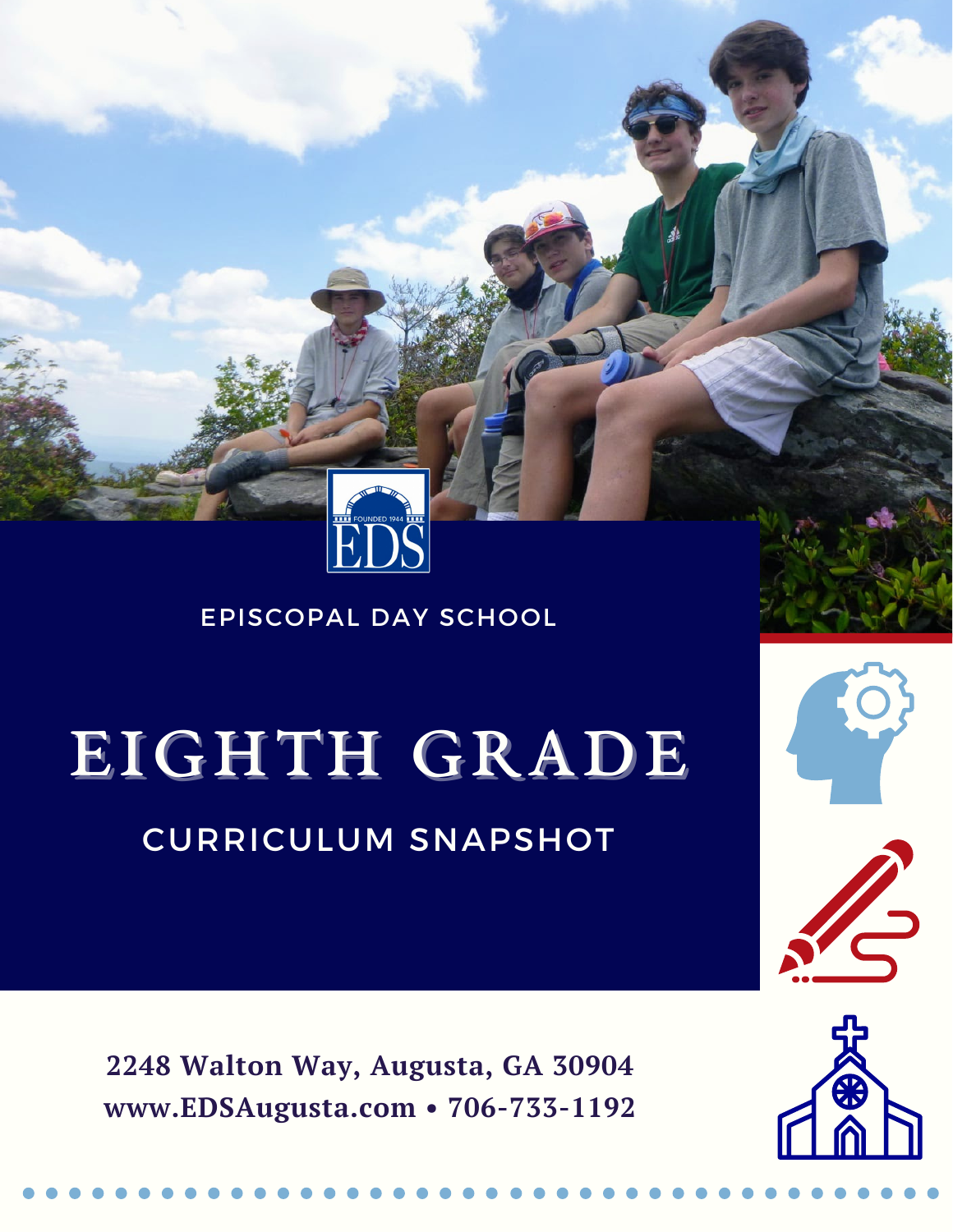## *By the end of Eighth Grade, students will be able to:*

## *In addition, students will:*



## MATHEMATICS

- Demonstrate problem-solving proficiency with linear, quadratic, and exponential equations and functions that shows readiness for higher level high school mathematics
- Manipulate a variety of scientific and geometric formulas to determine the solutions to real-world applications
- Explain the problem-solving process behind solving multi-step and quadratic equations, and explain the thinking and reasoning behind their solutions
- Earn a high school credit in Algebra I
- Real-world applications of Algebra concepts as they relate to 21st-century careers
- Use statistical analysis to interpret and describe the results of field studies and scientific investigations at the Walton Way and Flowing Wells Campus
- Develop math note-taking skills

## ENGLISH/LANGUAGE ARTS: READING & LITERATURE

- Draw parallels among common themes and make connections among self, text, and the world through literary and informational texts from a variety of genres
- Determine the meaning of words as they are used in context and analyze the impact of specific word choices on meaning and tone
- Cite text evidence that supports an analysis of what the text says explicitly as well as inferences drawn from the text
- Recognize and analyze a variety of literary elements
- Explore the theme of "What's Worth Fighting For?" by reading a wide variety of literary and informational texts focusing on topics such as growth mindset, civil rights, justice, and defending the oppressed
- Participate in an interdisciplinary Religion and English study of Judaism, the Holocaust, and the Golden Rule
- Learn about the Civil War and the Great Depression eras through a variety of readings in both History and English

#### ENGLISH/LANGUAGE ARTS: WRITING, COMPOSITION, & GRAMMAR

- Incorporate appropriate grade-level vocabulary and diction in writing and speaking
- Demonstrate command of the conventions of standard English grammar and usage when writing or speaking
- Demonstrate command of the conventions of standard English capitalization, punctuation, and spelling when writing for a variety of purposes
- Appropriately form and use verbs in the active and passive voice
- Compose narratives based on personal reflections of the Outward Bound experience and for 8th Grade Grandparents Day
- Respond visually and verbally to selected artwork from the Morris Museum's permanent collection and compose creative writings based on their responses
- Conduct research related to a current scientific debate and write a scientific argument paper using logic and reason to support claims with clear and relevant evidence

#### SOCIAL STUDIES

- Locate and use primary and secondary sources to develop and support a thesis
- Gather and analyze evidence to develop answers to complex questions
- Write formal academic papers with citations and annotated bibliographies, leading up to the National History Day research paper
- Explore United States history from the mid-19th Century to the present
- Produce slideshows, movies, and papers on topics in United States history
- Study the nation's capital, United States government, the Great Depression, the Holocaust, World War II, and the Cold War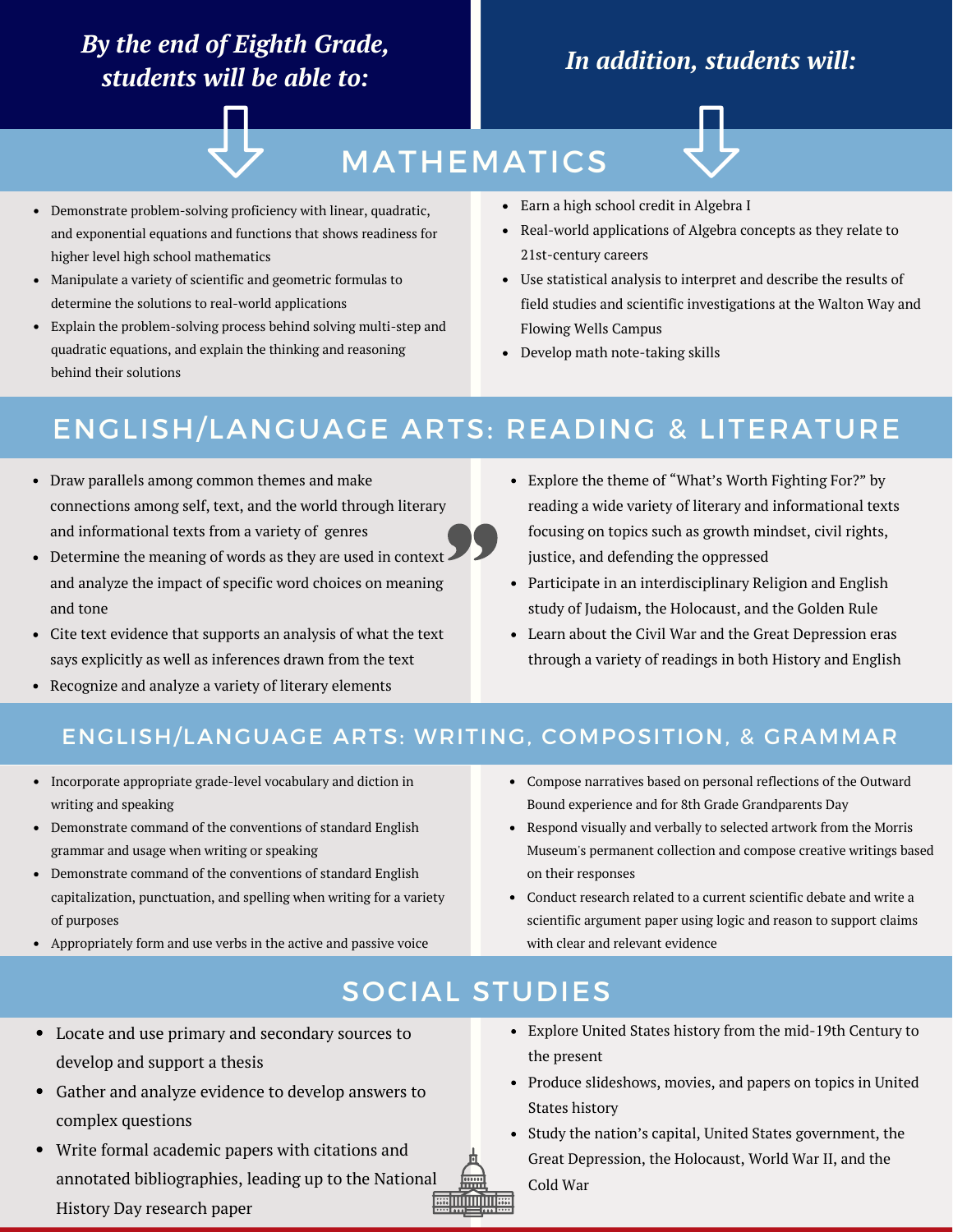## *By the end of Eighth Grade, students will be able to:*

## *In addition, students will:*



## **SCIENCE**

Caj

|Na

- Describe the organization of the Periodic Table of Elements and explain how the locations of elements in columns and rows relate to their reactivity with other elements
- ानन Use mathematical formulas to explain how Newton's laws of motion can be used to describe real-world phenomena such as car crashes and sports
- Explain how electricity flows through series and parallel circuits and use Ohm's law and the power equation to calculate voltage and resistance
- Conduct monthly chemical analysis of soil and water at the Flowing Wells Campus to observe how these resources are impacted by human activities
- Develop critical thinking and engineering skills needed to create models that demonstrate Newton's laws of motion
- Create multiple class presentations to explain current science events and share experimental data they have collected

## SPANISH

- Write on a wide variety of familiar topics using correct grammar, usage, and mechanics in Spanish
- Present on a wide variety of topics to include specific personal experiences, school activities, and current events using connected sentences to build fluency
- Share preferences, opinions, and feelings utilizing the present, past, and future tenses
- Receive credit for High School Spanish 1 and be prepared to enter Honors Spanish 2 or Spanish 2
- Participate in authentic songs and games
- Compare aspects of Hispanic and local cultures such as various greetings, celebrations, and regional expressions
- Create digital presentations in Spanish and prepare regional cuisine to examine different identities, perspectives, and cultures of the Hispanic world
- Take the National Spanish Exam for the HS Spanish 1 level

## RELIGION

- Articulate the meaning of ethics and ethical living and demonstrate familiarity with the ethical theories of Aristotle, Immanuel Kant, Jeremy Bentham, and other notable thinkers
- Debate abstract, complicated ideas with classmates in a way that models civil discourse
- Compare/contrast the three Abrahamic faiths and the history, traditions, symbols, and sacred texts of nine other major world religions
- Appreciate, respect, and celebrate the diversity of faiths that exist in our world and our own community
- Write an analytical essay exploring real-life dilemmas according to various ethical frameworks discussed in class
- Write a five-paragraph essay about the Holocaust and other acts of genocide in interdisciplinary collaboration with the English and history teachers
- Experience visits to the neighboring synagogue and mosque, and receive guests from other area faith communities
- Produce a spiritual autobiography in which they describe what matters  $\bullet$ most to them in their personal lives of faith

## CYBER SKILLS & CITIZENSHIP

- Keyboard with 90% accuracy and 40 WPM
- Use browser extensions to plan for projects, tests, and other large assignments
- Insert headers and page numbers
- Find credible sources on the internet (internet research and media literacy)



- Experience robotics coding concepts and hands-on application
- Recognize and not fall for "fake news" to include phishing scams online
- Exhibit kindness and respect in all digital communication; stand up to and report cyberbullying
- Understand the importance of being authentic online, not impersonating someone else or logging into someone else's account
- Understand that information posted online is never actually truly deleted